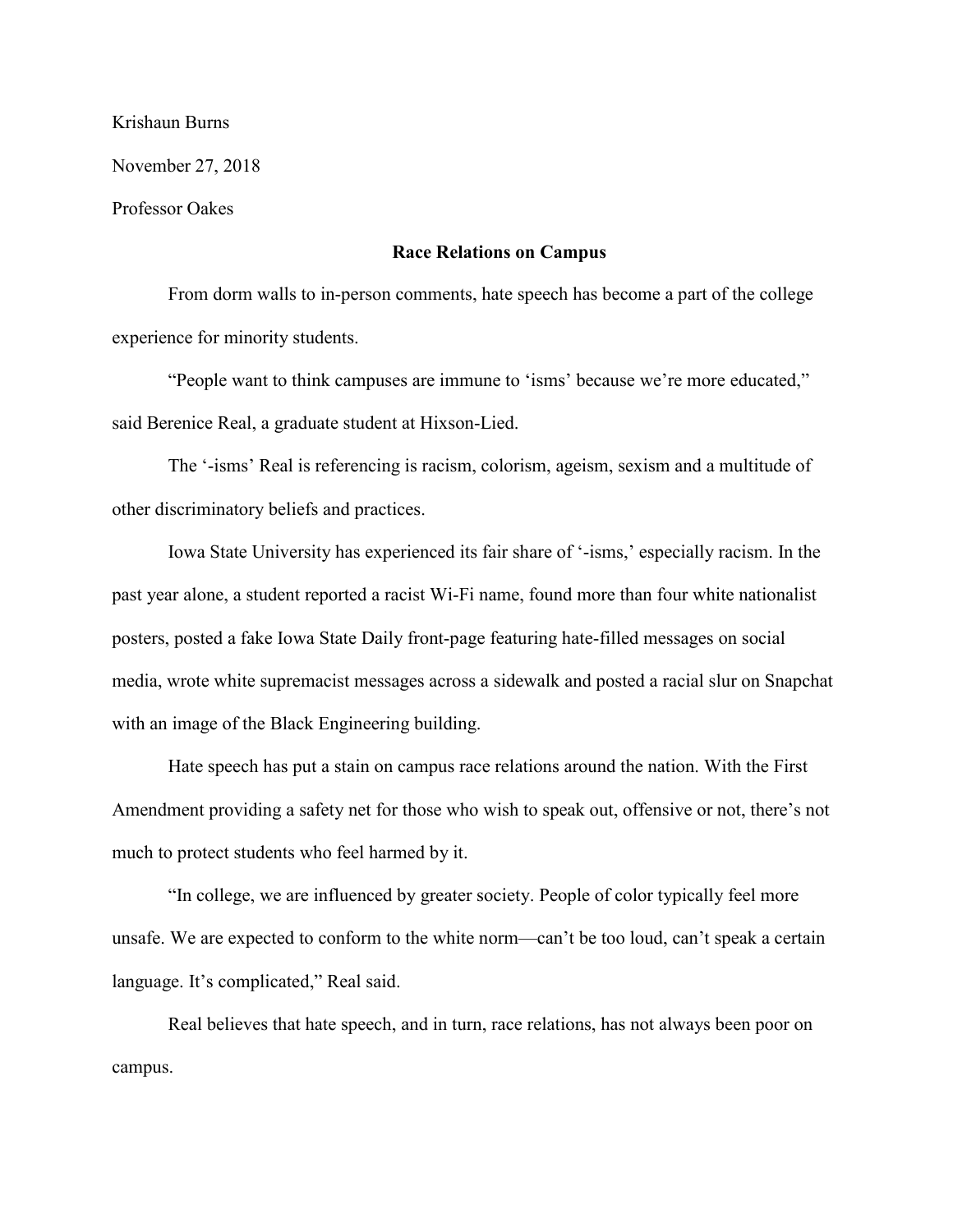She noticed a shift in race relations at Iowa State in 2016 when President Donald Trump attended the Cy-Hawk football game. Some students felt very negatively about his attendance and organized a protest at the football tailgate. The protest ended with protestors being attacked both physically and verbally by tailgaters who disagreed.

"The political climate has made race relations more visible. Before the [2016] elections, people may not have seen it like that because no one got hurt, so it was not taken as seriously," Real said.

Kenyatta Shamburger, the Director of Multicultural Student Affairs, has a different opinion. He believes that the race relations of today are similar to race relations when he first came to Iowa State in 2013.

"There have been challenges. The current [presidential] administration has said and done things that impact people differently. Rhetoric used nationally has emboldened people to say and act on their beliefs more publicly. However, race relations have not gotten worse since 2016. It may look like there's been a significant change, but there has been more awareness," Shamburger said.

For some people, the racial climate of the country, and now, college campuses, is not something they have ever worried about.

Catherine Dublinske believes this is especially true for students from small towns. She comes from Dunlap, Iowa, a town with a population of 1,042. Her high school was predominately white with five Mexican students, so Iowa State was her first foray into diversity. Prior to that, Dublinske did not pay much attention to what was happening to communities outside of hers.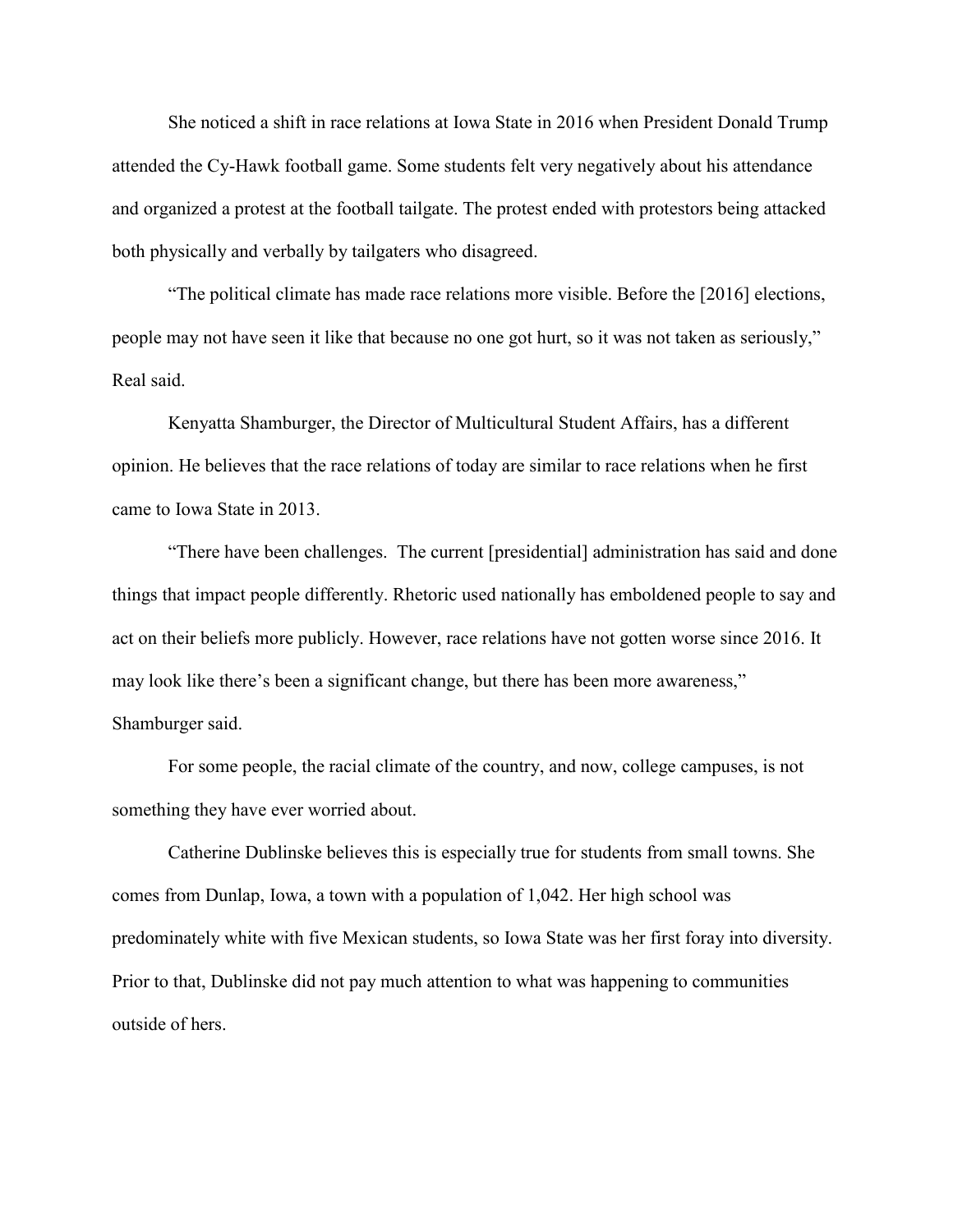When Dublinske came to Iowa State, it was election season. This made her nervous about attempting to become more culturally aware and mingle with students different than her. Nevertheless, she did. As she became more involved in multicultural communities, Dublinske noticed the tension between multicultural students and white students.

"Around election time, it got more tense and more cliquey. There were the hate posters put up, so people ended up staying in their zones and trying not to say anything weird. I felt like me trying to be friends with black people was wrong because I didn't experience the same thing when all these things were going on. I felt like I was forcing my way into a culture that I wasn't supposed to be accepted to, and that I'd be seen as a white person trying to be black," Dublinske said.

Student Government President Julian Neely also came to Iowa State from a suburban high school in Johnston, Iowa, that lacked minorities.

When he came to Iowa State, he had a goal to "find myself in my blackness." He joined the Black Student Alliance, networked and quickly became a leader in the minority campus community. Neely attended anti-racism protests and rallies and experienced hateful sidewalk writings and incidents, which students brought up in student government meetings.

When Neely compares that year to now, he says that campus today is more aware of hateful incidents, but people are focusing on their personal development.

Whether incidents on campus are called to attention or not, Neely makes sure to constantly be a voice for the community. In his earlier years at Iowa State, he could be found speaking up and out against injustices. Now, as the first black student government president, he makes sure to elevate the needs of everyone on campus and not just the majority.